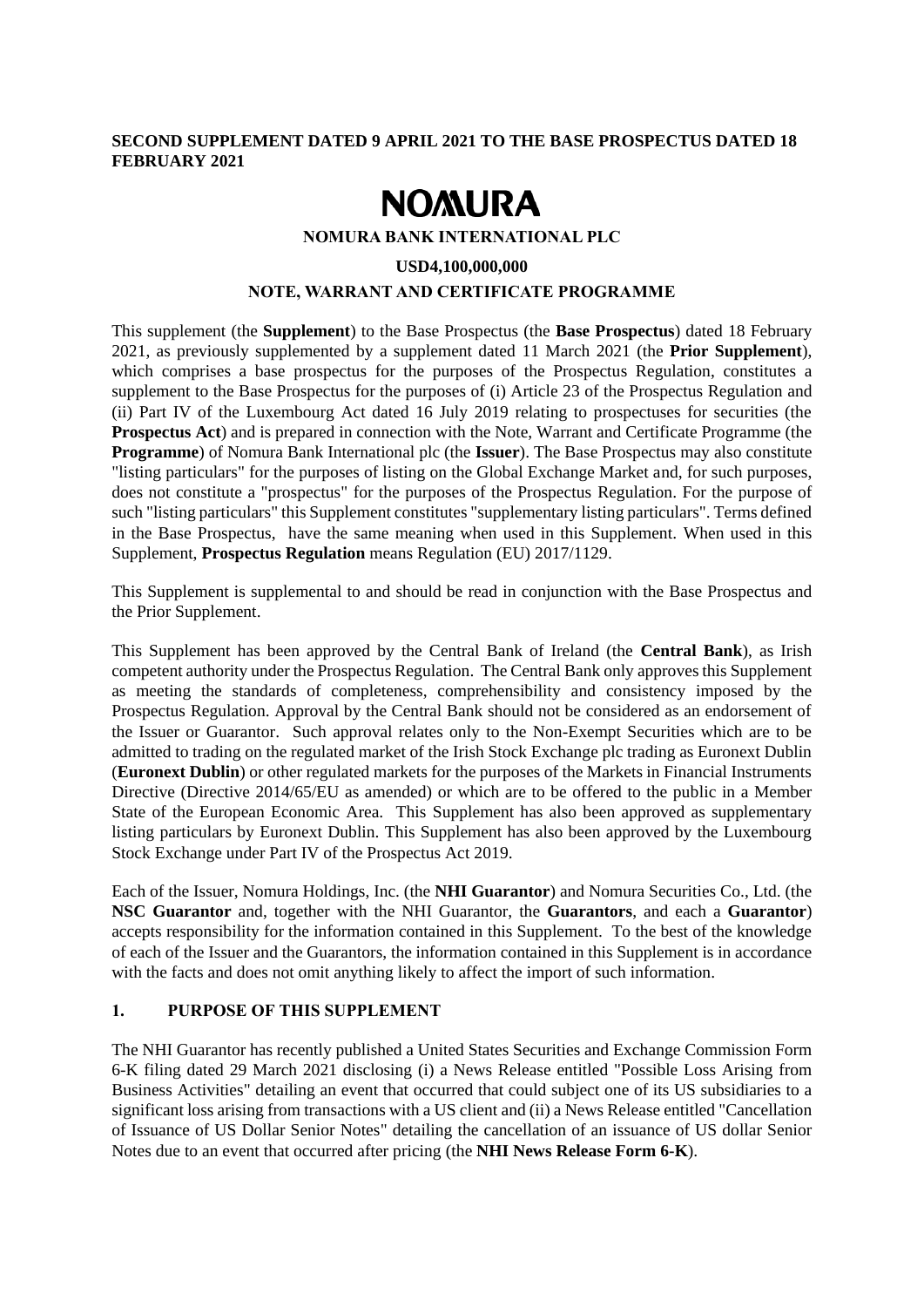Pursuant to the statement published by Rating and Investment Information, Inc. (**R&I Japan**) on 31 March 2021, the disclosure on pages 3 and 119 of the Base Prospectus referring to credit ratings shall be amended.

The purpose of this Supplement is to (a) incorporate by reference the NHI News Release Form 6-K; (b) update the credit ratings disclosure; (c) update the significant change statements and (d) update the material adverse change statements.

## **2. PUBLICATION OF THE NHI NEWS RELEASE FORM 6-K**

The NHI Guarantor has recently published the NHI News Release Form 6-K.

A copy of the NHI News Release Form 6-K is available at:

https://www.nomuraholdings.com/investor/library/sec/6k/210329/210329.pdf

By virtue of this Supplement, the NHI News Release Form 6-K is incorporated by reference in, and forms part of, the Base Prospectus.

# **3. UPDATE OF CREDIT RATINGS**

As of 31 March 2021, the ratings of the NHI Guarantor as issued by R&I Japan have been updated.

As such, the paragraph beginning "The long-term debt of the NHI Guarantor" on page 3 of the Base Prospectus is deemed to be deleted in its entirety and replaced with the following:

"The long-term debt of the NHI Guarantor has been rated BBB+ by S&P Japan, Baa1 by Moody's Japan K.K. (**Moody's Japan**), A- by Fitch Ratings Japan Limited (**Fitch Japan**), A by Rating and Investment Information, Inc. (**R&I Japan**) and AA- by JCR."

The list of credit ratings contained in the paragraph beginning "The NHI Guarantor's long-term credit ratings" on page 119 of the Base Prospectus is deemed to be deleted in its entirety and replaced with the following:

"The NHI Guarantor's long-term credit ratings are:

| S&P Japan:     | $BBB+$   |
|----------------|----------|
| Moody's Japan: | Baa1     |
| Fitch Japan:   | $A-$     |
| R&I Japan:     | A        |
| JCR:           | $AA -$ " |

# **4. UPDATE OF THE SIGNIFICANT CHANGE STATEMENTS**

Save as disclosed in the NHI News Release Form 6-K, there has been (i) no significant change in the financial position of the Issuer since 30 September 2020; (ii) no significant change in the financial performance or position of the NHI Guarantor or the Nomura Group since 31 December 2020; and (iii) no significant change in the financial performance or position of the NSC Guarantor since 31 December 2020.